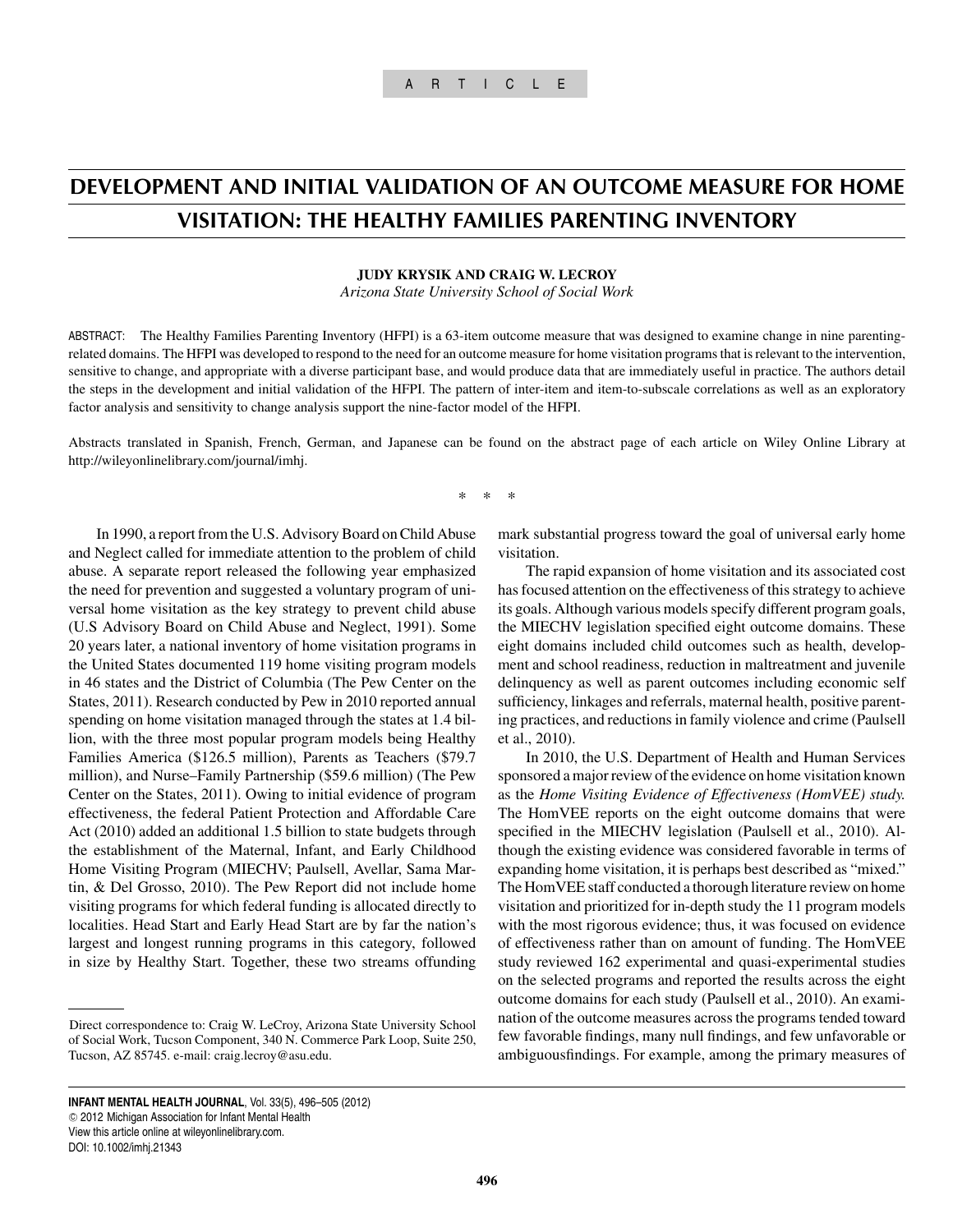positive parenting practices reported in HomVEE, there were 16 favorable findings, 134 null findings, and 4 unfavorable findings (Paulsell et al., 2010).

The lack of consistent favorable outcomes reported in the HomVEE study occurred across program models and outcome domains, and were reported for single-item measures as well as scales and subscales common to home visitation. For instance, Wagner, Clayton, Gerlach-Downie, & McElroy (1999), in a study examining Parents as Teachers, reported results from the Knowledge of Infant Development Inventory (KIDI), the Home Observation for Measurement of the Environment (HOME) Inventory, and the Parenting Sense of Competence (PSOC) scale. They found no effect on 22 of 25 positive parenting practice measures and three unfavorable effects. In contrast, Olds et al. (2004), using the HOME as well as a measure of sensitive/responsive interaction, found no effect on two of two positive parenting outcomes for the Nurse Family Partnership program. Duggan et al. (2007), in a study of one Healthy Families America program, found no effect in the area of positive parenting practices through the use of a single item related to relinquishment of parental role. Sweet and Appelbaum's (2004) meta-analysis of home visiting programs for families with young children also found mixed results. In their analysis, three of the five child outcomes had average effect sizes significantly greater than zero, as did three of the five parent outcomes; however, some of the significant effect sizes were rather small.

In the past, when evaluations of home visitation have not achieved the anticipated results, two explanations typically have been advanced. One explanation is that the program was not implemented as planned. When Duggan et al. (2004), for example, found disappointing results in an experimental evaluation of home visitation, they concluded that "We believe that the program's implementation system contributed to its minimal impact on maltreatment" (p. 615). A second explanation has been that the program's theory or model was flawed. This explanation was suggested by Olds et al. (2002) in their comparison of nurse and paraprofessional home visitor services when they stated that "... .it is reasonable to ask whether paraprofessionals have legitimacy in the eyes of families during pregnancy and infancy" (p. 494). In light of the HomVEE study that reported on such a multitude of measures, a third plausible explanation in the face of a failed outcome study would seem to be that the measures were inadequate in detecting the change that occurred or that the wrong items were measured.

If a measure is not able to detect program-related changes, this might explain the unexpected or null findings. Recent recognition that there are limits to what is changeable leads to different criteria for selecting outcome measures than have typically been applied. In the past, clinical psychologists were driven by the assumption that most problems and disorders were treatable (Seligman, 2007). Instruments, therefore, have been developed without careful consideration as to how changeable various attitudes and behaviors might be. For example, questions related to a young child's mood may be more of a reflection on his or her personality than a reflection on positive parenting. What this suggests is that an outcome measure should be specifically designed to tap into behaviors and

attitudes that are likely to change and should avoid items that focus on characteristics that are dictated by nature. Cultural bias also can lead to error in measurement. Many instruments were developed and validated on convenience samples that are very different from the populations served by home visitation programs. For instance, the Child Abuse Potential (CAP) Inventory, a common measure used in child abuse and neglect prevention programs, includes the item "I enjoy pets" (Milner, 1994). Household pets are not generally accepted in some cultures due to cleanliness-related concerns. Thus, it is likely that this item would contribute negatively toward the total score on all administrations when used with parents from such cultures (LeCroy & Krysik, 2010).

It is also important when selecting outcome measures to keep in mind the theory of the intervention and what the program is trying to change. For instance, the CAP Inventory item "I have an unlisted telephone number (Milner, 1994) is not likely to show change and would not be a focus of the intervention. The more items an outcome measure includes that relate to heritable traits, static conditions, aspects of living that are culturally based, and those that are tangential to the intervention, the less likely that the measure will yield data reflecting a positive program impact, even if there is one.

What the HomVEE review suggests is that for home visitation programs in general, there is a need to develop outcome measures that are tailored to the context of the intervention. In addition, beyond sensitivity to change, the data should provide information that is immediately useful to home visitors and supervisors in deciding how to help families. That is, the data collected should facilitate the identification of areas of need and concern as well as areas of strength, all of which can be used in case planning.

The remainder of this article outlines the process used to develop the Healthy Families Parenting Inventory (HFPI). The HFPI is a 63-item outcome measure that was developed specifically for use in assessing parent-focused outcomes in federal- and statesupported home visitation programs such as those profiled in the HomVEE study. The name of the measure reflects the desirable end goal of family-focused home visitation programs and emphasizes a strength-based intent over a deficit-focused one.

## **METHOD**

The scale development processes outlined by Springer, Abell, and Hudson, 2002, DeVellis (2003), and Abell, Springer, and Kamata (2009) were used as guides to develop the HFPI. The first step in the scale development process was to clearly determine what should be measured. The next steps were item construction and determination of response format, followed by piloting for face and content validity, then data collection for testing empirical forms of validity and reliability, and finally, testing the sensitivity to change. IRB approval was obtained for the study.

#### *Conceptualizing the Measure*

The authors used a multifaceted approach to identify what an outcome measure for home visitation should be capturing. First, a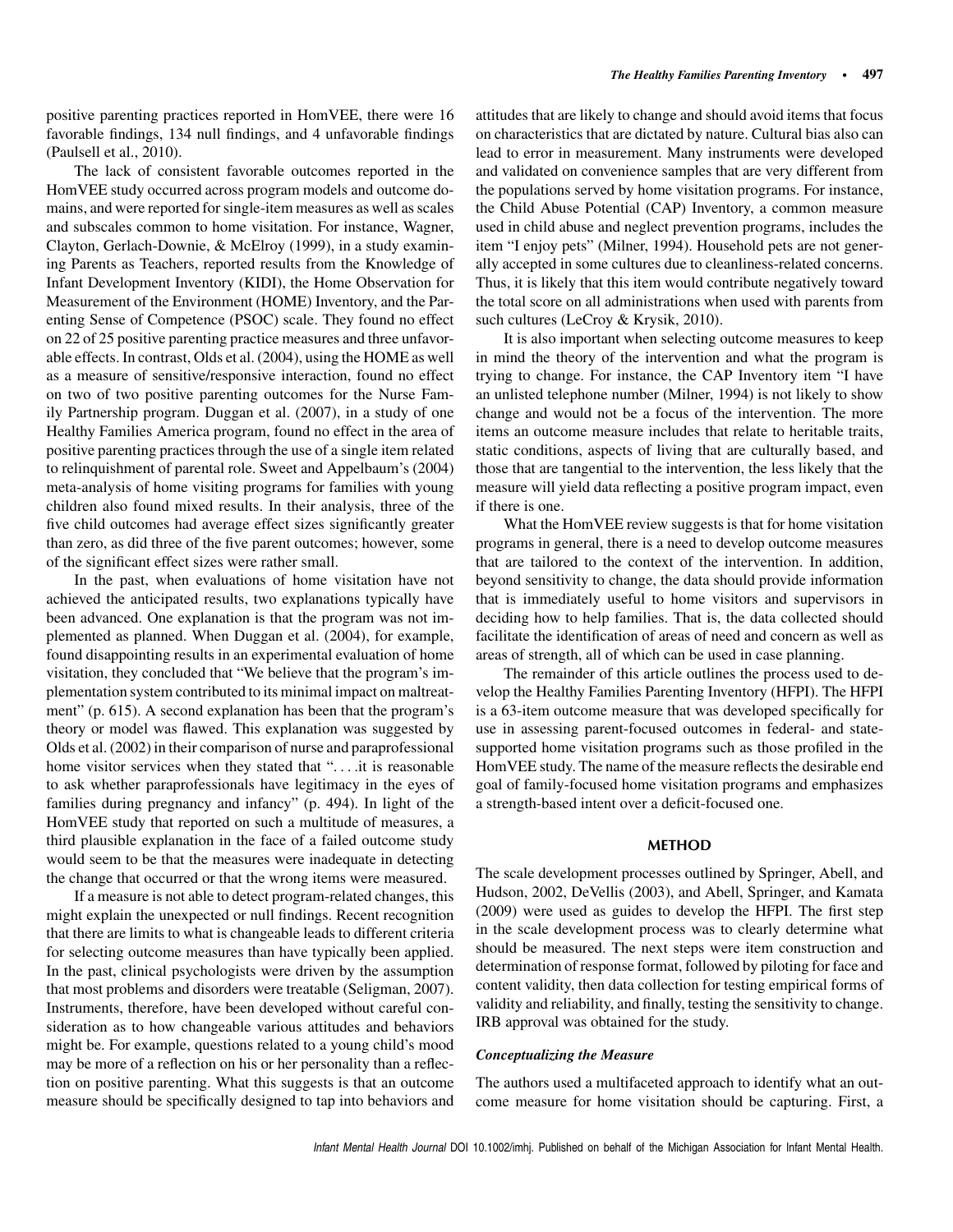

FIGURE 1. Ecological–transactional model of child maltreatment and healthy development.

literature review on the theory and research related to the goals of home visitation was conducted and is summarized later. The literature review was followed by an examination of the program logic model for one Healthy Families America program that served as the basis for later development of the national logic model and which was consistent with the direction of home visitation in general. Finally, an exploratory study of the outcomes of Healthy Families Arizona as perceived by the staff, supervisors, and participants of the program was conducted. An expert panel was formed and included two academics who specialized in the subject matter and in scale development, one clinician with experience in home visitation, and one Healthy Families supervisor. The expert panel provided feedback on the outcome domains and then contributed to the development of the overall set of items to assist with content and face validation, including examining the items for cultural specificity. For example, in examining cultural specificity, reviewers critiqued literacy level, how cultural traits might affect responses, the sequencing of questions, and the perceived intrusiveness of the questions.

Figure 1 was developed to graphically summarize the theory and research related to the early prevention of child maltreatment. In brief, theories of child maltreatment recognize that the root causes of early childhood maltreatment can be organized into a framework of four principal systems: (a) the individual parent and child, (b) the family, (c) the community, and (d) the larger societal system (Landy & Menna, 2006). Within each of these four systems, numerous factors have been found to increase a child's risk for maltreatment whereas other factors have been shown to protect against maltreatment. Researchers studying the etiology and effects of child maltreatment have argued for a simultaneous study of multiple risk and protective factors, suggesting that it is more than just one factor that makes certain segments of the population more likely to report child-abuse histories or experiences (Belsky, 1993;

Brown, Cohen, Johnson, & Salzinger, 1998; Cicchetti, Toth, & Rogosch, 2000; Landy & Menna, 2006). In addition, the interaction between the various factors is considered transactional in nature (i.e., a series of actions and reactions). For instance, a prenatal experience characterized by risk is likely to negatively impact the well-being and behavior of the infant. In turn, the well- being and behavior of the infant will influence how the parent responds to the infant, and the parent's response will impact the continued well-being and behavior of the infant.

Studies have found that as the number of risk factors increase, a child's likelihood for abuse and neglect also increases (Brown et al., 1998). For instance, Brown et al. (1998) discovered that the prevalence of child abuse or neglect increased from 3% when no risk factors were present to 24% when four or more risk factors were present. Belsky and Isabella (1988) studied cumulative risks in predicting attachment security. Their results showed no single risk factor was as predictive as cumulative effects. More specifically, infants with zero, one, two, and three risk factors had a 92, 83, 38, and 17% respective probability of being securely attached. More recently, Appleyard, Egeland, van Dulmen, and Sroufe (2005) found a cumulative effect in a longitudinal study of at-risk urban children and showed that the number of risks in early childhood can predict problems in adolescence. These findings suggested that to effectively identify children who are at a greater risk for child maltreatment and developmental difficulties, a significant number of risk factors need to be considered and addressed. Given these findings, the expert panel needed to consider the multitude of personal, family, and environmental factors that strengthen families, reduce the risk of child abuse and neglect within families, and improve child outcomes such as health and development.

The Healthy Families Arizona program logic model was examined by the expert panel to investigate how the program theory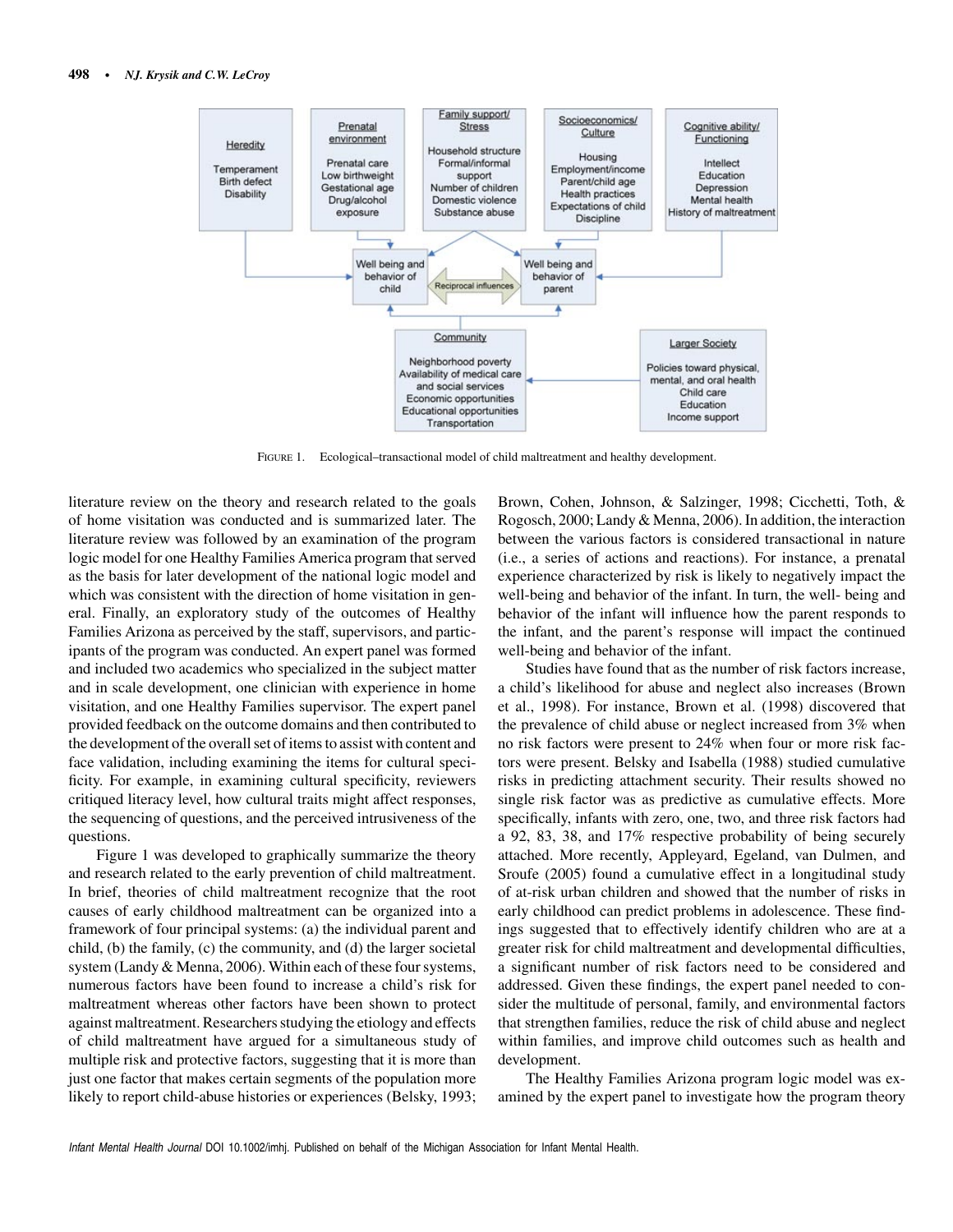could be reflected in the development of the domains for the outcome measure. The logic model included 10 objectives, including increases in parental (a) support, (b) health behaviors, (c) problemsolving skills, (d) competence, and (e) positive interactions with the child. Also included in the logic model objectives were improvements in (f) maternal mental health; (g) human capital factors such as education, employment, and financial resources; (h) child health practices; (i) child development; and (j) positive discipline strategies. These 10 program objectives appeared consistent with the risk and resiliency understanding of child maltreatment represented in the literature and with the systems framework that focuses on the child, the parent, and the family's broader social and economic network.

To create a grounded outcome measure and understand how the program impacts program participants, a series of focus groups were conducted. The exploratory study included a series of four focus groups with 6 to 10 home visitors participating in each group. Individual interviews also were conducted with a mix of 25 current and former female Healthy Families Arizona participants who had varying lengths of involvement in the program. Notes from the focus groups and interviews were transcribed in a manner so that participants could not be identified.

The data-collection efforts for the focus groups and individual interviews were focused on describing the changes being sought or were made as a result of participation in the home visitation program. For example, in the home visitor focus groups, one of the questions asked: "If you had the opportunity to tell us what you think we should be measuring to capture the changes in participating families, what do you think we should be looking for?" In the participant interviews, one question was "What changes, if any, do you feel you have made as a result of your participation in the Healthy Families program?" Other questions examined aspects of the participants' experiences as parents. Illustrative examples of responses to the focus groups with home visitors and individual interviews with past and current participants are presented in Table 1.

Members of the expert panel reviewed the summary of the literature, the logic model, and the transcripts from the focus groups

and individual interviews. The expert panel members met to discuss the data and agree on the themes that should be included in the measure. Expert panel review and discussion based on these three sources of data resulted in the identification of 10 themes or domains. The 10 domains were (a) obtaining social support, (b) using problem-solving skills, (c) satisfaction with the parental role, (d) quality of the home environment for child rearing, (e) increasing one's effectiveness as a parent, (f) improving parent/child interaction, (g) reducing maternal depression, (h) improving parental self-care, (i) mobilizing resources to meet need, and (j) feeling confident in one's parenting skills.

## *Item Construction and Format*

The next step in the development of the measure was to develop an item pool. A major consideration in developing the item pool was whether to write items describing very specific behaviors or to rely on broader indicators of change. As noted by Sweet and Appelbaum (2004) in their meta-analytic review of 60 home visiting programs, families vary by family structure, age of the mother, ethnicity, and socioeconomic background, and typically have some combination of risk factors that can include low income, history of abuse and neglect, teen parent, domestic violence, substance abuse, and other problems related to mental health. Due to the diversity in the home visitation population, a decision was made to write broad rather than specific items. As items pertaining to each of the identified themes were developed, they were rewritten to conform to a Grade 5 reading level and then were examined for potential cultural bias related to age, gender roles, and ethnicity. Seventy-five items were developed by the expert panel and organized according to the 10 identified themes. As per the recommendation of DeVellis (2003), both positively and negatively worded items were included in the initial item pool as well as items that were worded differently, but involved redundant content. For instance, one item stated "I take care of my appearance" and was similar to a second, negatively worded item, "Life is so hectic that I can't find time to care for myself."



Parent Responses

"I feel like I interact with my baby more, I feel more confident in how I interact. I pay more attention to what my baby needs."

"I get support from my home visitor that is what makes the biggest difference; I feel I need that support because what I am going through now is difficult."

"I just feel so much more capable, I'm more confident and I understand better how to care for my baby."

- Home Visitor Responses
- "You can see a difference in how they are taking care of themselves. In the past we might have seen the parent being attentive to the family but we didn't really see the parent attend to herself. So now you not only see them taking care of the child or children, but you see them also taking care of themselves, and realizing they need some mental health services."
- "More caring and understanding about why the child is doing things. I saw this woman and her child was never dressed—either naked or in a diaper. I said, "You know what? If you start getting in a routine where she gets dressed every morning, then when she goes to school she'll have a much easier time." I would say to the child, "Show me how to put your shirt on." And finally the kid just started getting dressed, and the mother started understanding about the routine. . . ."
- "I have one that way in the beginning she used drugs while she was pregnant, and she admitted all that to me and I connected her with the right resources where now she's drug free. But now, from the person that I saw when I first met her, she is so totally different now because she goes through that whole problem solving on her own."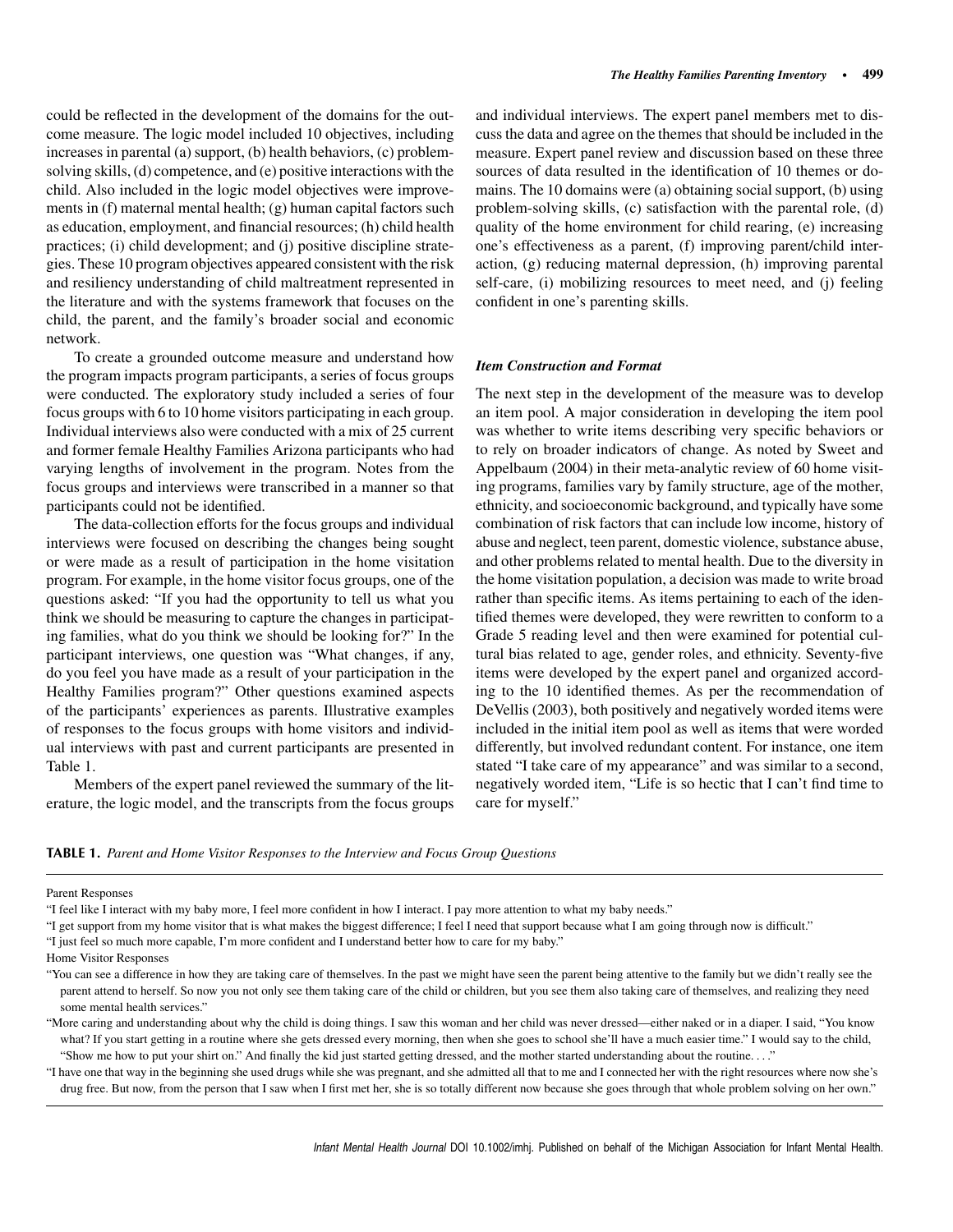The items for the HFPI were written as declarative statements rather than as questions (e.g., "I feel supported by others" rather than "How supported do you feel?"). In addition, a common set of response categories utilizing a 5-point Likert scale was used to ease the response burden on participants and facilitate variability in the responses. The response continuum selected for the HFPI reflects variations in frequency and includes "1 = *rarely or never*," "2 = *a little of the time*," "3 = *some of the time*," "4 = *good part of the time*," and "5 = *always or most of the time*."

The initial item pool was pilot-tested with a convenience sample of 100 parent volunteers not enrolled in home visitation. The initial piloting was used to test the items for clarity and ease of response. Piloting of the initial 75-item draft questionnaire with a convenience sample of 100 volunteer parents not enrolled in Healthy Families resulted in the revision of several items that were difficult to read or that created confusion as to what was being asked. This process led to the deletion of seven items. Demographic information was not collected from this sample.

### *Exploratory Factor Analysis*

The next step in the process was to conduct an exploratory factor analysis (EFA) using the principal components extraction method with varimax rotation. The EFA was selected as the analytic strategy because the primary goal of the research was to determine the underlying factor structure and examine the maximum amount of variance and internal reliability of the instrument (Thompson, 2004). An a priori criterion loading of 0.30 was set for inclusion of items in the initial stage of item reduction, as per the recommendation of Waltz, Strickland, and Lenz (2004, p. 162). The results of the EFA and correlation analysis as well as the sensitivity to change analysis will be discussed later.

Data for the EFA came from the revised draft of the items that was administered to a convenience sample of 337 mothers of infants within their first 3 weeks of enrolling in Healthy Families Arizona. Families were only considered eligible for the Healthy Families program if the total family stress score met or exceeded the cutoff score of 25 for either parent, indicating risk for child abuse or neglect. Data from the 337 parents were entered in SPSS. Tinsley and Tinsley (1987) recommend a ratio of 5 to 10 participants per item up to about 300 participants for factor analysis; thus, the sample size was considered adequate. The characteristics of the sample were reflective of the overall population served by the Healthy Families Arizona program, and were marked by diversity, as are the participants of home visitation programs in general (Russell, Britner, & Woolard, 2007; Sweet & Appelbaum, 2004). For instance, the sample was entirely female and ethnically diverse, with 20.5% having a preference for services in Spanish and 79.5% with a preference for services in English. The women ranged in age from early teens to 44 years ( $M = 23$  years,  $SD =$ 5.97). Sixty percent of participants had a gross annual household income less than \$10,000. One half of the participants were firsttime mothers, and the number of living children ranged from one to six. Most of the women were not employed at the time of birth

(87.5%). Forty-one percent of the women had obtained at least a GED or high-school diploma, 12% were enrolled in school at the time of entry to the program, and 47% were not enrolled.

To evaluate the items, data from the negatively worded items were reverse-scored. Each item was then evaluated in terms of its mean score and variance. Item variance is valued in scale construction because if a majority of individuals similarly answer an item, the item will not discriminate among various levels of the construct being measured (DeVellis, 2003).

Examination of the response frequencies for each item showed acceptable variability that encompassed the entire response continuum from 1 through 5 for all items, except one that had responses ranging from 2 to 5. Ideally, the mean score on each item should be near the center of the range. If the mean is near either extreme of the response continuum, it suggests that the item is failing to detect the range of responses on the construct (DeVellis, 2003). The mean scores for the 67 items ranged from a low of 2.43 to a high of 4.53. No items were deleted as a result of the variability assessment.

Subscale scores were calculated by using a simple additive approach. That is, the responses to all of the items in each of the 10 thematic areas or subscales were summed. Each subscale was then subjected to an examination of inter-item and item-tototal subscale score correlations. Factorial validity was assessed by evaluating the way the data either conformed to or deviated from the following hypotheses: (a) The items of each subscale will correlate highest with the total score of the subscale formed by those items, (b) the items will be moderately correlated with one another, (c) the items will correlate to a lesser degree with the total scores of other subscales, and (d) the items will correlate poorly with variables or constructs related to the participants' backgrounds, such as income and age (Springer et al., 2002).

# *Sensitivity to Change Analysis*

A useful measure is one that is good at detecting change resulting from the intervention for the population under study over time. Sensitivity to change can be considered in terms of the proportion of shifting items (i.e., those items that demonstrate improvement) to nonshifting items (i.e., those that show no change) (Hyland, 2003). To examine sensitivity to change, each item in the subscale was examined for significant change using paired *t* tests from entry to home visitation to 6 months and then to 12 months. The effect size or magnitude of change of each subscale was calculated using Cohen's (1988) *d*. Data were from the Healthy Families Arizona program for 2010 and included 408 participants with 6-month data and 213 participants with 12-month data.

# **RESULTS**

The factor loadings for the 10-factor model were examined through an exploratory factor analysis using SPSS. Two items with factor loadings less than .30 were deleted. The two deleted items were "I do not know who I can turn to for help in making important decisions as a parent," and "Parenting comes naturally to me."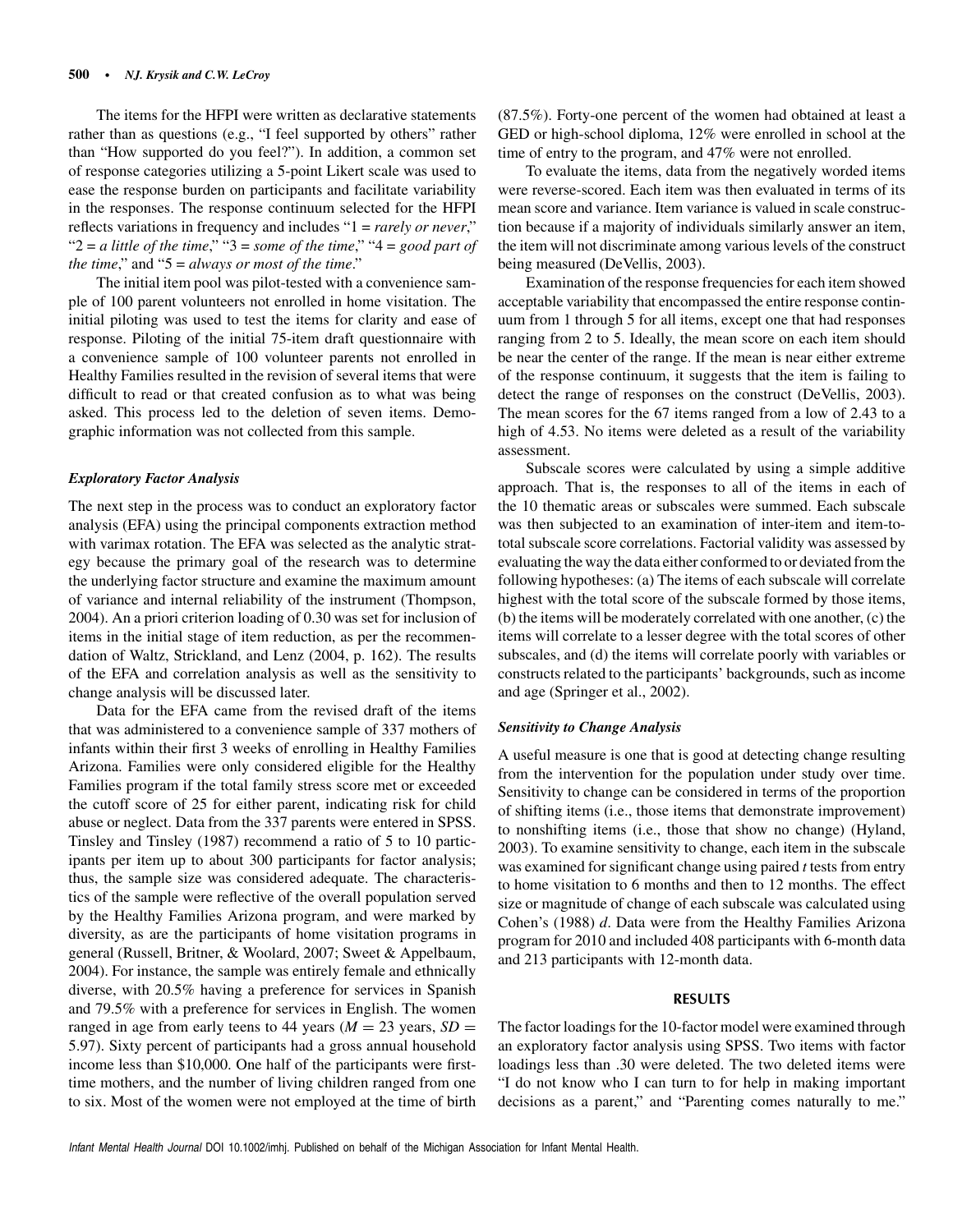|  |  |  | TABLE 2. Factor Loadings and Subscale as for the Nine-Factor Model |  |  |  |  |  |
|--|--|--|--------------------------------------------------------------------|--|--|--|--|--|
|--|--|--|--------------------------------------------------------------------|--|--|--|--|--|

| Subscale (Cronbach's $\alpha$ ) | Item                                                                                                   | Factor Loading                       |  |
|---------------------------------|--------------------------------------------------------------------------------------------------------|--------------------------------------|--|
| Social Support (.84)            | I feel supported by others.                                                                            | .71                                  |  |
|                                 | I feel that others care about me.                                                                      | .74                                  |  |
|                                 | I discuss my feelings with someone.                                                                    | .54                                  |  |
|                                 | If I have trouble, I feel there is always someone I can turn to for help.                              | .85                                  |  |
|                                 | I have family or friends who I can turn to for help.                                                   | .80                                  |  |
| Problem Solving (.92)           | I learn new ways of doing things from solving problems.                                                | .53                                  |  |
|                                 | I deal with setbacks without getting discouraged.                                                      | .69                                  |  |
|                                 | When I have a problem, I take steps to solve it.                                                       | .56                                  |  |
|                                 | When I am faced with a problem, I can think of several solutions.                                      | .47                                  |  |
|                                 | I am good at dealing with unexpected problems.                                                         | .65                                  |  |
|                                 | I remain calm when new problems come up.                                                               | .75                                  |  |
| Depression (.79)                | I feel sad.                                                                                            | .50                                  |  |
|                                 | I feel positive about myself.                                                                          | .68                                  |  |
|                                 | The future looks positive for me.                                                                      | .72                                  |  |
|                                 | I feel unhappy about everything.                                                                       | .68                                  |  |
|                                 | I feel hopeless about the future.                                                                      | .70                                  |  |
|                                 | There isn't much happiness in my life.                                                                 | .48                                  |  |
|                                 | I have so many problems I feel overwhelmed by them.                                                    | .51                                  |  |
|                                 | It is hard for me to get in a good mood.                                                               | .64                                  |  |
|                                 | My life is fulfilling and meaningful.                                                                  | .53                                  |  |
| Personal Care (.76)             | I find ways to care for myself.                                                                        | .54                                  |  |
|                                 | I take care of my appearance.                                                                          | .57                                  |  |
|                                 | I get enough sleep.                                                                                    | .75                                  |  |
|                                 | I am a better parent because I take care of myself.                                                    | .79                                  |  |
|                                 | I take time for myself.                                                                                | .58                                  |  |
| Mobilizing Resources (.86)      | I know where to find resources for my family.                                                          | .76                                  |  |
|                                 | I know where to find important medical information.                                                    | .70                                  |  |
|                                 | I can get help from the community if I need it.                                                        | .80                                  |  |
|                                 | I am comfortable in finding the help I need.                                                           | .67                                  |  |
|                                 | I know community agencies I can go to for help.                                                        | .76                                  |  |
|                                 | It is hard for me to ask for help from others.                                                         | .18 <sup>a</sup>                     |  |
| Role Satisfaction (.76)         | Because I'm a parent, I've had to give up much of my life.                                             | .57                                  |  |
|                                 | I feel trapped by all the things I have to do for my child.                                            | .69                                  |  |
|                                 | I feel drained dealing with my child.                                                                  | .48                                  |  |
|                                 | There are times my child gets on my nerves.                                                            | .48                                  |  |
|                                 | I feel controlled by all the things I have to do as a parent.                                          | .59                                  |  |
|                                 | I feel frustrated because my whole life seems to revolve around my child.                              | .30                                  |  |
| Parent/Child Interaction (.77)  | I have a hard time managing my child.                                                                  | .67                                  |  |
|                                 | I can be patient with my child.                                                                        | .67                                  |  |
|                                 | I respond quickly to my child's needs.                                                                 | .60                                  |  |
|                                 | I do activities that help my child grow and develop.                                                   | .56                                  |  |
|                                 | When my child is upset, I'm not sure what to do.                                                       | .49                                  |  |
|                                 | I use positive words to encourage my child.                                                            | .46                                  |  |
|                                 | I can tell what my child wants.                                                                        | .41                                  |  |
|                                 | I am able to increase my child's good behavior.                                                        | .37 <sup>a</sup>                     |  |
|                                 | I remain calm when my child is upset.                                                                  | .61                                  |  |
|                                 | I praise my child everyday.                                                                            | .55                                  |  |
| Home Environment (.76)          | My child has favorite things to comfort him/her.                                                       | .55                                  |  |
|                                 | I read to my child.                                                                                    | .39 <sup>a</sup>                     |  |
|                                 | I plan and do a variety of activities with my child every day.                                         | .60                                  |  |
|                                 | I have made my home exciting and fun for my child.                                                     | .71                                  |  |
|                                 | I have organized my home for raising a child.<br>I check my home for safety.                           | .58                                  |  |
|                                 |                                                                                                        | .50                                  |  |
|                                 | My child has a schedule for eating and sleeping in my home.<br>I set limits for my child consistently. | .30 <sup>a</sup><br>.26 <sup>a</sup> |  |
|                                 |                                                                                                        |                                      |  |

*(Continued)*

Infant Mental Health Journal DOI 10.1002/imhj. Published on behalf of the Michigan Association for Infant Mental Health.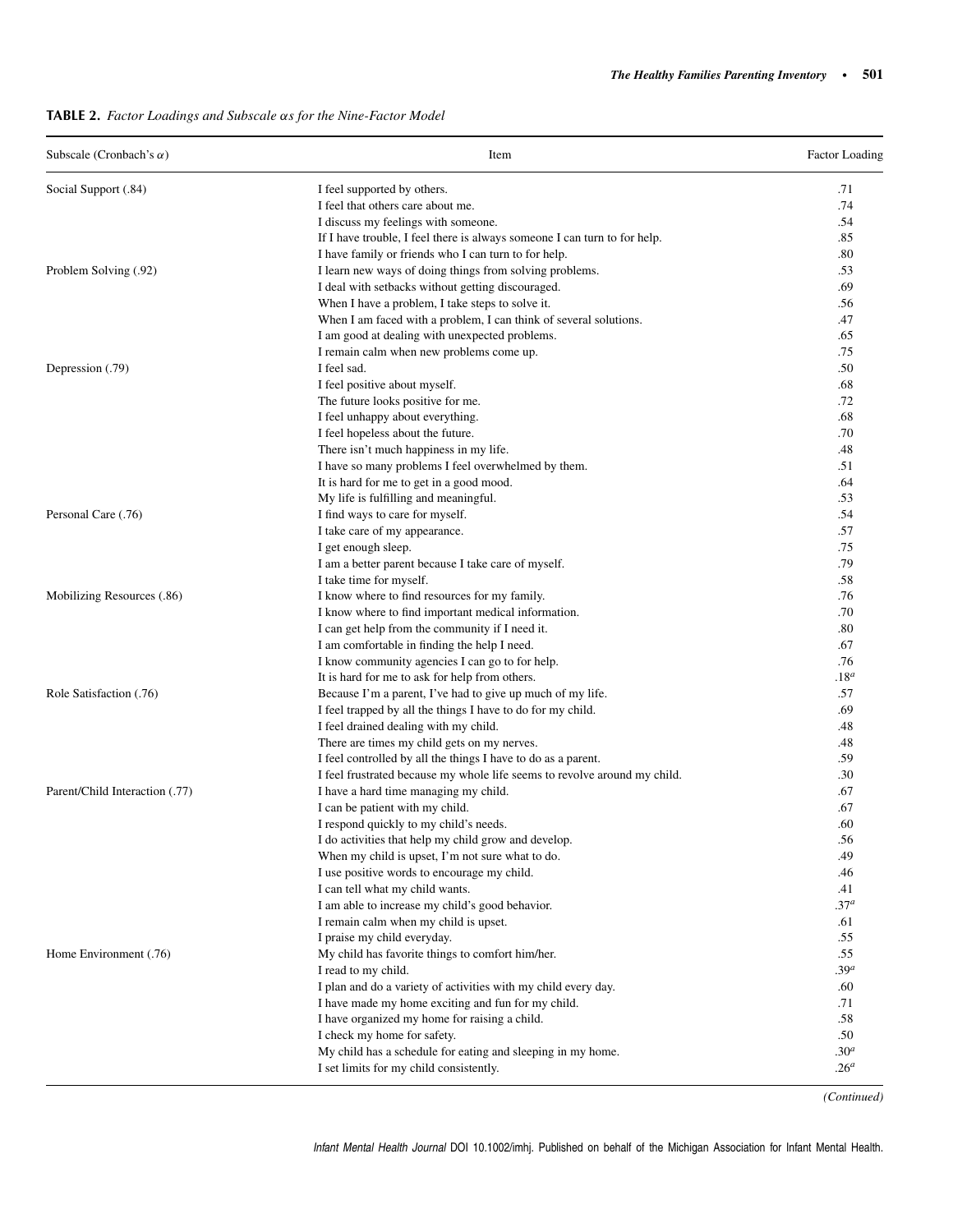|  | <b>TABLE 2. Continued</b> |
|--|---------------------------|
|--|---------------------------|

|                          | I make plans for our family to do things together.       | .57 |
|--------------------------|----------------------------------------------------------|-----|
|                          | I set rules for behavior in my home.                     | .45 |
| Parenting Efficacy (.87) | I feel I'm doing an excellent job as a parent.           | .81 |
|                          | I am proud of myself as a parent.                        | .83 |
|                          | I am more effective than most parents.                   | .72 |
|                          | I have set goals about how I want to raise my child.     | .58 |
|                          | I am a good example to other parents.                    | .78 |
|                          | I learn new parenting skills and use them with my child. | .60 |

*<sup>a</sup>*The item was revised as presented; however, the factor loading is for the original item.

The factor loadings for these two deleted items were .11 and .19, respectively. Two items, "I set limits for my child consistently (everyday)" and "It is hard for me to ask for help from an agency," also loaded below the .30 criterion, with factor loadings of .26 and .18, respectively. These items were revised and retained because they were judged by the expert panel members to be important to the intervention. The revised items read "I set limits for my child consistently," and "It is hard for me to ask for help from others." Three items that had factor loadings above the criterion, but less than .40, also were revised. For instance, "I know ways to increase my child's good behaviors" had a factor loading of.37 and was revised to "I am able to increase my child's good behavior" because the act was considered more consistent with the Parent/Child Interaction subscale than with the original item which related to knowledge. The item "I read to my child a lot" had a factor loading of .39 and was revised to "I read to my child." It is likely that the qualifier "a lot" was difficult to interpret given that the response categories asked for an estimate of frequency. The item "I have a schedule for eating, sleeping, and playing in my home" loaded at .30. The concept of play was deleted from this item because of the lack of perceived relevance for newborns. The factor loadings associated with the remaining items were all above 0.40 and are presented in Table 2. The extent to which these changes will result in improvements to the psychometrics will be determined through subsequent analysis.

## *Correlation Analysis*

The pattern of item-to-item correlations within subscales and itemto-total subscale score correlations were generally as predicted. Based on the pattern of correlations, however, one of the 10 subscales was deleted. The parental competence subscale was highly correlated with three subscales: Parent/Child Interaction (*r* = .84), Home Environment  $(r = .90)$ , and Parental Efficacy  $(r = .86)$ . The high subscale correlations were due to three of the six items on the Parental Competence subscale correlating moderately with the total subscale score for Parent/Child Interaction and the remaining three items correlating moderately with the total subscale score for Home Environment. These six items were moved to the relevant subscales. Also based on the results of the correlation analysis, the item "I have so many problems I feel overwhelmed by them" was moved from the Problem Solving subscale to the Depression

subscale to reduce the correlation between these two subscales and also to improve the face validity of the subscale. Feeling overwhelmed by problems does not appear to relate to the activity of problem solving.

Estimates of internal consistency calculated using Cronbach's  $\alpha$  are presented in Table 2 for the nine remaining subscales. The subscale  $\alpha$  coefficients ranged from a low of .76 to a high of .92, demonstrating good to excellent internal consistency. The subscale *α*s are expected to improve with the revised items.

## *Sensitivity to Change Analysis*

An important feature in outcome measurement is the detection of important changes in areas that are meaningful to the program, such as improvements in parent/child interaction and mobilizing resources. The second column of Table 3 shows the percentage of items in each subscale that showed statistically significant gains from baseline to 6 months, and the fourth column shows the percentage of items with significant change from baseline to 12 months. The third and fifth columns in Table 3 report Cohen's *d* effect sizes to represent the magnitude of the change. Two of the nine subscales consistently performed the best over time: Both the Mobilizing Resources subscale and the Home Environment subscale had a high proportion of shifting items and medium effect sizes. The most problematic subscales were Social Support, Depression, and Personal Care. No more than 20% of the subscale items shifted significantly from baseline at either time point, and the effect sizes remained small. At least one third of the total scale items changed significantly over the first year of the intervention, and the overall effect size was in the medium range.

# **DISCUSSION**

The purpose of this study was to report the psychometric properties of a new instrument designed to measure outcomes in home visitation programs. As Springer et al. (2002) noted, "More than ever, practitioners must be able to answer the questions about their work with clients . . . and have the tools to quickly and accurately assess and subsequently monitor change in client functioning" (p. 409). They suggested that instrument development is in its infancy and that more instruments need to be developed for the field.

This study began with the recognition that there was a need for more measures tailored specifically to the growing field of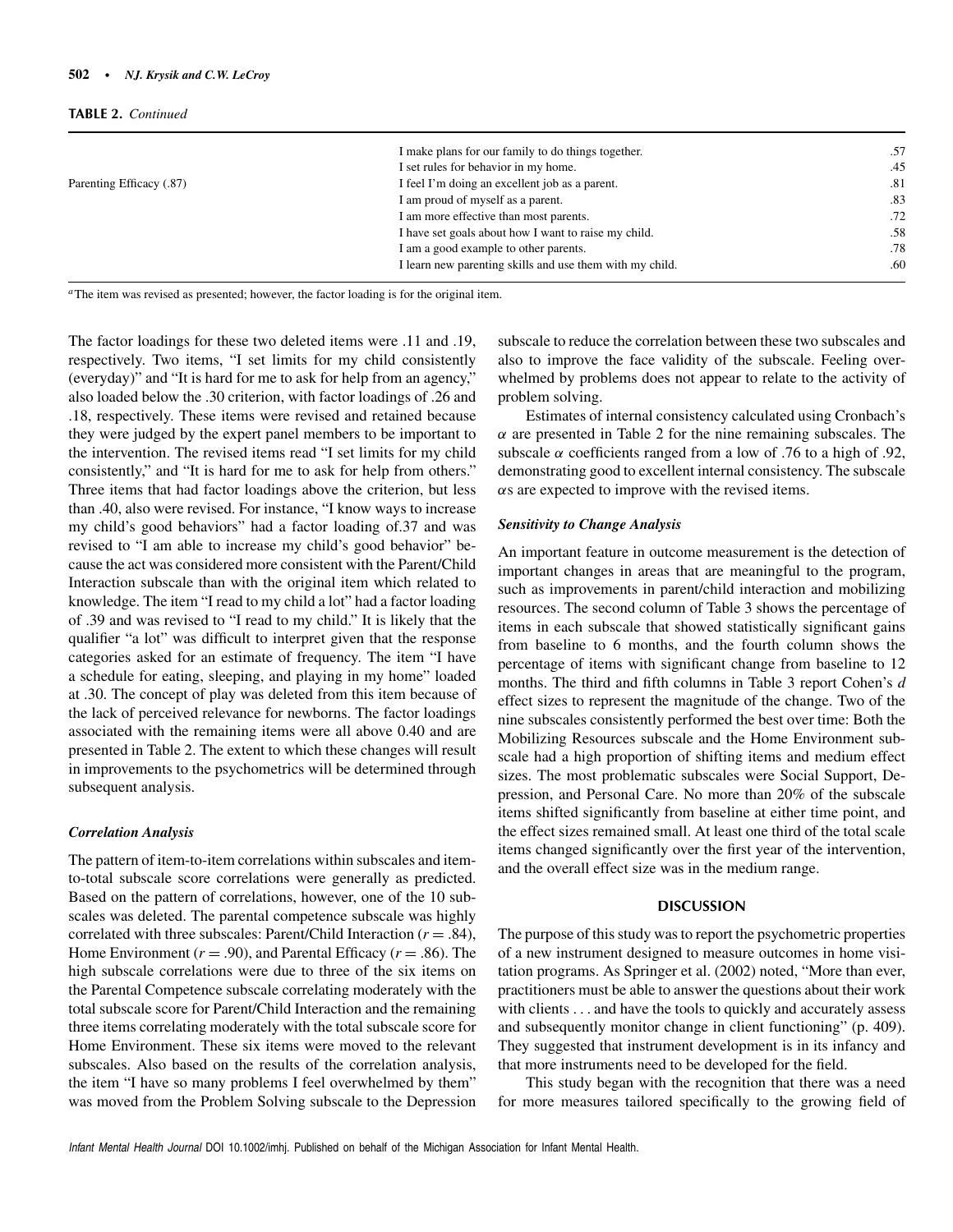| Subscale                    | Proportion of items shifting<br>significantly from entry to 6 months | Standardized effect size<br>entry to 6 months ( $n = 408$ ) | Proportion of shifting<br>items from entry to 1 year | Standardized effect size<br>entry to 1 year ( $n = 213$ ) |  |
|-----------------------------|----------------------------------------------------------------------|-------------------------------------------------------------|------------------------------------------------------|-----------------------------------------------------------|--|
| Social Support              | 20.0%                                                                | .05                                                         | $0.0\%$                                              | .05                                                       |  |
| Problem Solving             | 33.3%                                                                | .27                                                         | 16.7%                                                | .27                                                       |  |
| Depression                  | 22.2%                                                                | .14                                                         | $0.0\%$                                              | .20                                                       |  |
| Personal Care               | 20.0%                                                                | $-.14$                                                      | 20.0%                                                | $-.04$                                                    |  |
| <b>Mobilizing Resources</b> | 100%                                                                 | .28                                                         | 83.3%                                                | .41                                                       |  |
| Commitment to Parental Role | $0.0\%$                                                              | .10                                                         | 50.0%                                                | .15                                                       |  |
| Parent/Child Behavior       | 50.0%                                                                | .17                                                         | 20.0%                                                | .16                                                       |  |
| Home Environment            | 60.5%                                                                | .33                                                         | 60.0%                                                | .49                                                       |  |
| Parenting Efficacy          | 50.0%                                                                | .14                                                         | 33.3%                                                | .16                                                       |  |
| <b>Total Score</b>          | 41.3%                                                                | .23                                                         | 31.2%                                                | .30                                                       |  |

## **TABLE 3.** *Sensitivity to Change Analysis*

*Note.* Effect sizes are Cohen's *d* and are generally interpreted as small .2, medium .5, and large .8 (Cohen, 1988).

home visitation for families with young children. Further, outcome instruments for home visitation need to be based on what is realistically changeable. Some measures tend to include items that are static over time and do not appear relevant to the intervention. As the population of families participating in home visitation tends to be diverse, a useful measure also should avoid items that may be based on culture, age, or gender. As a result, a multistep instrument-development process was embarked on that included an exploratory study, the use of an expert panel, a pilot process, exploratory factor analysis, and an analysis of sensitivity to change through the examination of longitudinal data.

The nine-factor model of healthy parenting in the HFPI is supported by the exploratory factor analysis and correlation analysis. Measures of internal consistency for the subscales were assessed as "good" to "very good," and are expected to improve with the adjustments that have occurred as a result of the initial empirical validation work reported in this study. The initial examination of sensitivity to change also is promising, with four of the nine subscales and the total scale score demonstrating small to moderate effect sizes over 1 year. Some subscales were not as sensitive to change as were others, which may be due to the program's weaker impact in these areas or the items being less able to detect change. However, the program might have limited impact on depression since home visitors are not directly trained to offer psychotherapeutic treatment that could impact depression, particularly in this sample with high levels of family stress. Further, social support is likely to show less change because in the early stages of parenting, infant families are typically more insular and also may be more neglecting of their personal care.

The resulting version of the HFPI (LeCroy, Krysik, & Milligan, 2007), is a 63-item instrument that measures change in nine parenting domains.<sup>1</sup> The nine domains are consistent with the

risk and resiliency understanding of child maltreatment, and also reflect a systems framework. For instance, five subscales (Problem Solving, Depression, Personal Care, Role Satisfaction, and Parenting Efficacy) are closely aligned with the individual level (i.e., the parent). Two subscales, the Home Environment and Parent/Child Interaction, target the family level. The Social Support subscale is aligned with the community level whereas the Mobilizing Resources subscale deals with both the community level and the broader societal level. The majority of the HFPI items are worded positively and fit nicely with the strengths perspective of most home visitation programs. To be useful to the home visitor, certain items are targeted to major risk factors for child maltreatment, such as the items related to maternal depression and home safety. The subscales are independently useful because they fit well with the objectives of home visitation programs and are important outcomes as well as clinical indicators of program success.

During the home visit, responses to items that indicate problem levels should be the subject of further dialogue and may generate outside referrals for additional services. For instance, items related to parenting skills and those that promote child development such as reading can be particularly useful for case planning. If used as a practice tool, the HFPI should help the home visitor spend less time on areas where the parent already is performing well, enabling him or her to hone in on areas of need and concern. Items that reflect a high level of parenting competence and items that reflect positive growth when used over time provide areas for genuine positive reinforcement. At the program level, areas that do not reflect significant change over time can be identified for targeted home visitor training and resource development.

Note that the HFPI does not directly ask questions about discipline. When used as a practice tool, the HFPI could provide an opening into the discussion of sensitive topics such as corporal punishment. The HFPI also could be used in combination with other tools that directly screen for substance abuse, family violence, and mental health problems—three major risk factors for child maltreatment.

<sup>&</sup>lt;sup>1</sup>The complete measure and scoring instructions are available from the authors; contact craig.lecroy@asu.edu to obtain this information. The instrument is available free of charge, and any questions can be directed to the authors.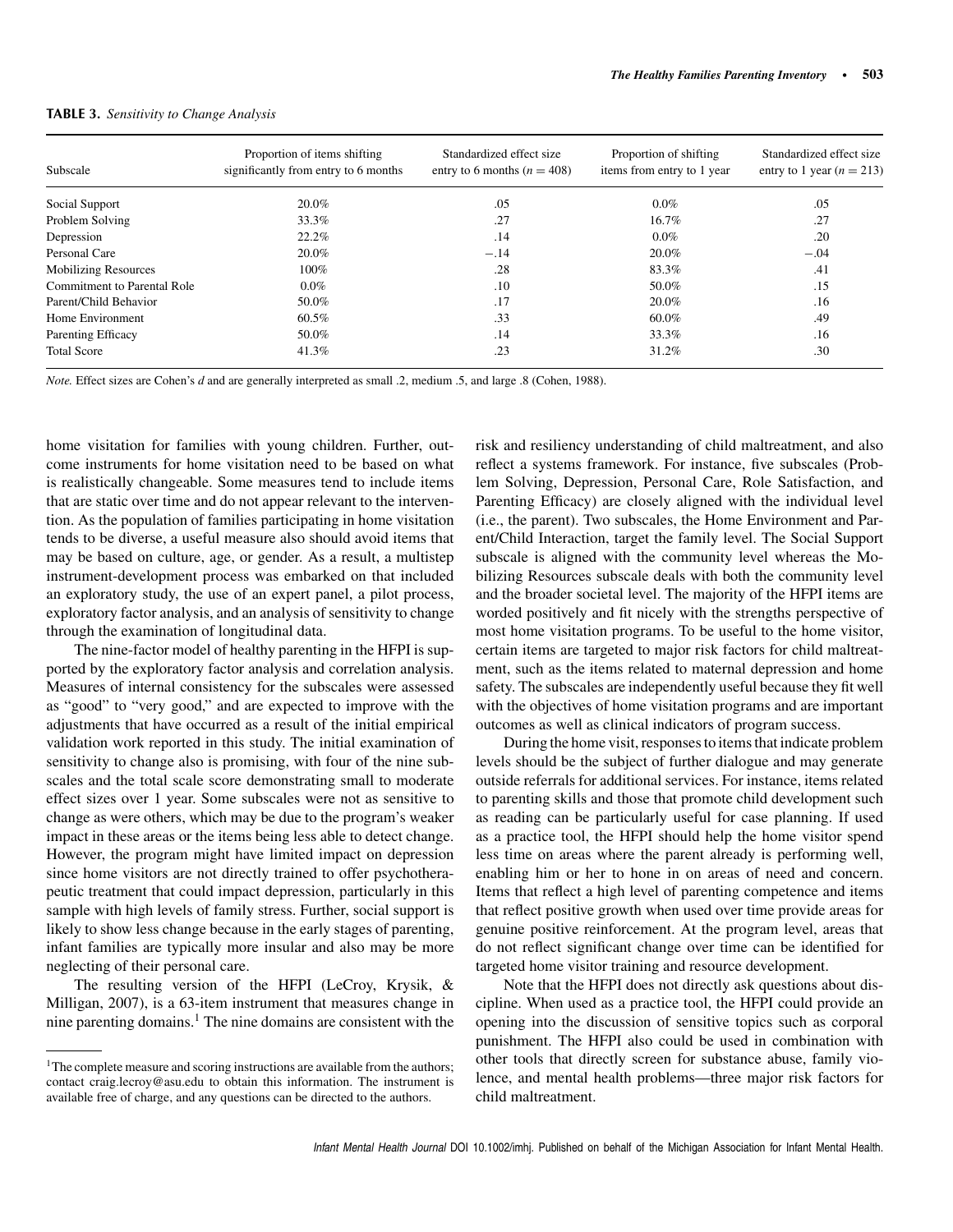## *Conclusion*

The HFPI can be used for research and evaluation and as a practice tool in a variety of home visitation programs targeted at early childhood. It is easy to use because of its brevity and other design features such as a basic reading level. Another positive feature of the HFPI is that it is freely available for use. The entire 63 items can be used or it can be used in part by administering only those subscales of particular interest. Further examination of a broader array of parents, including those who do not meet the eligibility criteria for home visitation, could lead to a greater understanding regarding what is normative in parenting over the first year. Such an examination also could facilitate the examination of differential service use and problem areas across racial and ethnic lines as well as by income, family structure, and parental age.

Although only the English version was tested in this study, the HFPI has since been translated into Spanish using the backtranslation method, and empirical validation of the Spanish version is under way. Further efforts to validate the HFPI should include a confirmatory factor analysis using a more geographically diverse sample. With a larger and more geographically diverse sample, the examination of cultural sensitivity also should be pursued. In sum, the HFPI is a response to the need for greater means to establish the accountability of home visitation programs that are currently the most promising primary prevention strategy to reduce child maltreatment and to promote the health and healthy development of children.

## **REFERENCES**

- Abell, N., Springer, D.W., & Kamata, A. (2009). Developing and validating rapid assessment instruments. New York: Oxford University Press.
- Appleyard, K., Egeland, B., van Dulmen, M.H.M., & Sroufe, L.A. (2005). When more is not better: The role of cumulative risk in child behavior outcomes. Journal of Child Psychology and Psychiatry, 46, 235–245.
- Belsky, J. (1993). Etiology of child maltreatment: A developmental– ecological analysis. Psychological Bulletin, 114, 413–434.
- Belsky, J., & Isabella, R.A. (1988). Maternal, infant, and sociocontexual determinates of attachment security. In J. Belsky & A. Nezworski (Eds.), Clinical implications of attachment (pp. 41–94). Mahwah, NJ: Erlbaum.
- Brown, J., Cohen, P., Johnson, J.G., & Salzinger, S. (1998). A longitudinal analysis of risk factors for child maltreatment: Findings of a 17-year prospective study of officially recorded and self-reported child abuse and neglect. Child Abuse Neglect, 22, 1065–1078.
- Cicchetti, D., Toth, S.L., & Rogosch, F.A. (2000). The development of psychological wellness in maltreated children. In D. Cicchetti, J. Rappaport, I. Sandler, & R.P. Weissberg (Eds.), The promotion of wellness in children and adolescents (pp. 394–426). Washington, DC: Child Welfare League of America Press.
- Cohen, J. (1988). Statistical power analysis for the behavioral sciences (2nd ed.). Hillsdale, NJ: Erlbaum.
- DeVellis, R. (2003). Scale development: Theory and applications (2nd ed.). Applied Social Research Methods Series (Vol. 26). Thousand Oaks, CA: Sage.
- Duggan, A., Fuddy, L., Burrell, L., Higman, S.M., McFarlane, E., Windham, A., & Sia, C. (2004). Randomized trial of a statewide home visiting program to prevent child abuse: Impact in reducing parental risk factors. Child Abuse & Neglect, 28, 623–643.
- Duggan, A., Caldera, D., Rodriguez, K., Burrell, L., Rohde, C., & Crowne, S.S. (2007). Impact of a statewide home visiting program to prevent child abuse. Child Abuse & Neglect, 31, 829– 852.
- Hyland, M.E. (2003). A brief guide to the selection of quality of life instrument. Health and Quality of Life Outcomes, 1, 1–5.
- Landy, S., & Menna, R. (2006). Early intervention with multi-risk families. Baltimore: Brookes.
- LeCroy, C.W., & Krysik, J. (2010). Measurement issues in home visitation: A research note. Children and Youth Services Review, 32, 1483– 1486.
- LeCroy, C.W., Krysik, J., & Milligan, K. (2007). The Healthy Families Parenting Inventory. In J. Fisher & K. Corcoran (Eds.), Measures for clinical practice and research: A sourcebook (4th ed., Vol. 1, pp. 344–347). New York: Oxford University Press.
- Milner, J.S. (1994). Assessing physical child abuse risk: The child abuse potential inventory. Clinical Psychology Review, 14, 547– 583.
- Olds, D.L., Robinson, J., O'Brien, R., Luckey, D.W., Pettitt, L.M., Henderson, C.R., Jr. et al. (2002). Home visiting by paraprofessionals and by nurses: A randomized, controlled trial. Pediatrics, 110, 486– 496.
- Olds, D.L., Robinson, J., Pettitt, L., Luckey, D.W., Holmberg, J., Ng, R.K. et al. (2004). Effects of home visits by paraprofessionals and by nurses: Age 4 follow-up results of a randomized trial. Pediatrics, 114, 1560–1568.
- Patient Protection and Affordable Care Act (2010). Additional information on the efect of the Patient Protection and Affordable Care Act on the Hospital Insurance Trust Fund. Congressional Budget Office. Retrieved 2010-03-31.
- Paulsell, D., Avellar, S., Sama Martin, E., & Del Grosso, P. (2010). Home visiting evidence of effectiveness review: Executive Summary. U.S. Department of Health and Human Services, Office of Planning, Research and Evaluation, Administration for Children and Families. Washington, DC: Government Printing Office.
- The Pew Center on the States. (2011). Pew home visiting inventory: National overview. Retrieved from http://www.pewstates.org/ research/reports/states-and-the-new-federal-home-visiting-initiative -85899377168.
- Russell, B.S., Britner, P.A., & Woolard, J.L. (2007). The promise of primary prevention home visiting programs: A review of potential outcomes. Journal of Prevention and Intervention in the Community, 34, 129–147.
- Seligman, M.P. (2007). What you can change and what you can't. New York: Vintage.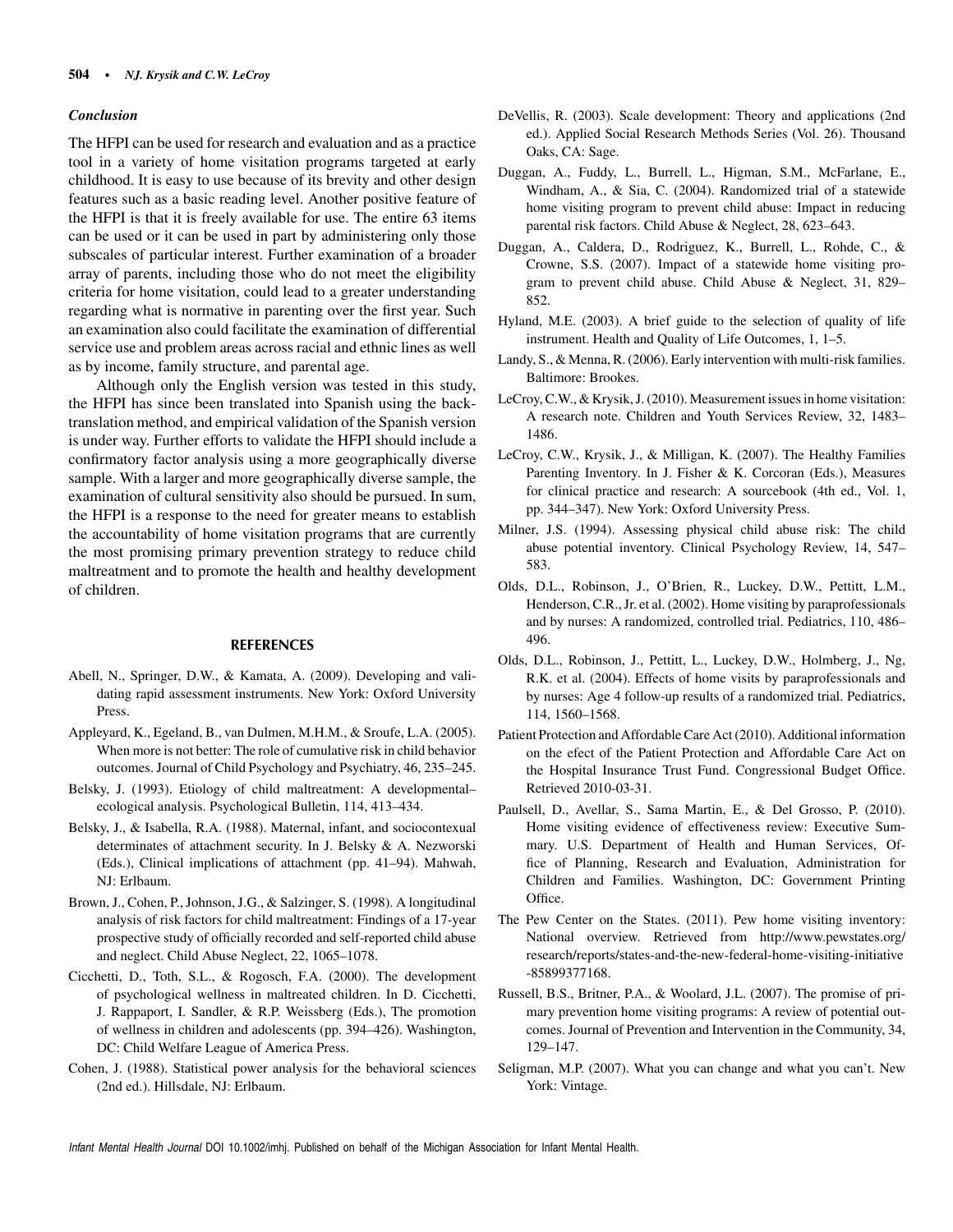- Springer, D.W., Abell, N., & Hudson, W.W. (2002). Creating and validating rapid assessment instruments for practice and research: Part 1. Research on Social Work Practice, 12, 408–439.
- Sweet, M.A., & Appelbaum, M.I. (2004). Is home visiting an effective strategy? A meta-analytic review of home visiting programs for families with young children. Child Development, 75, 1435–1456.
- Thompson, B. (2004). Exploratory and confirmatory factor analysis: Understanding concepts and applications. Washington, DC: American Psychological Association.
- Tinsley, H.E.A., & Tinsley, D.J. (1987). Uses of factor analysis in counseling psychology research. Journal of Counseling Psychology, 34, 414–424.
- U.S. Advisory Board on Child Abuse and Neglect. (1990). Child abuse and neglect: Critical first steps in response to a national emergency. Washington, DC: U.S. Government Printing Office.
- U.S. Advisory Board on Child Abuse and Neglect. (1991). Creating caring communities: Blueprint for an effective federal policy for child abuse and neglect. Washington, DC: U.S. Government Printing Office.
- Wagner, M., Clayton, S., Gerlach-Downie, S., & McElroy, M. (1999). An evaluation of Parents as Teachers demonstration. Menlo Park, CA: SRI International.
- Waltz, C.F., Strickland, O., & Lenz, E.R. (2004). Measurement in nursing health research (3rd ed.). New York: Springer.